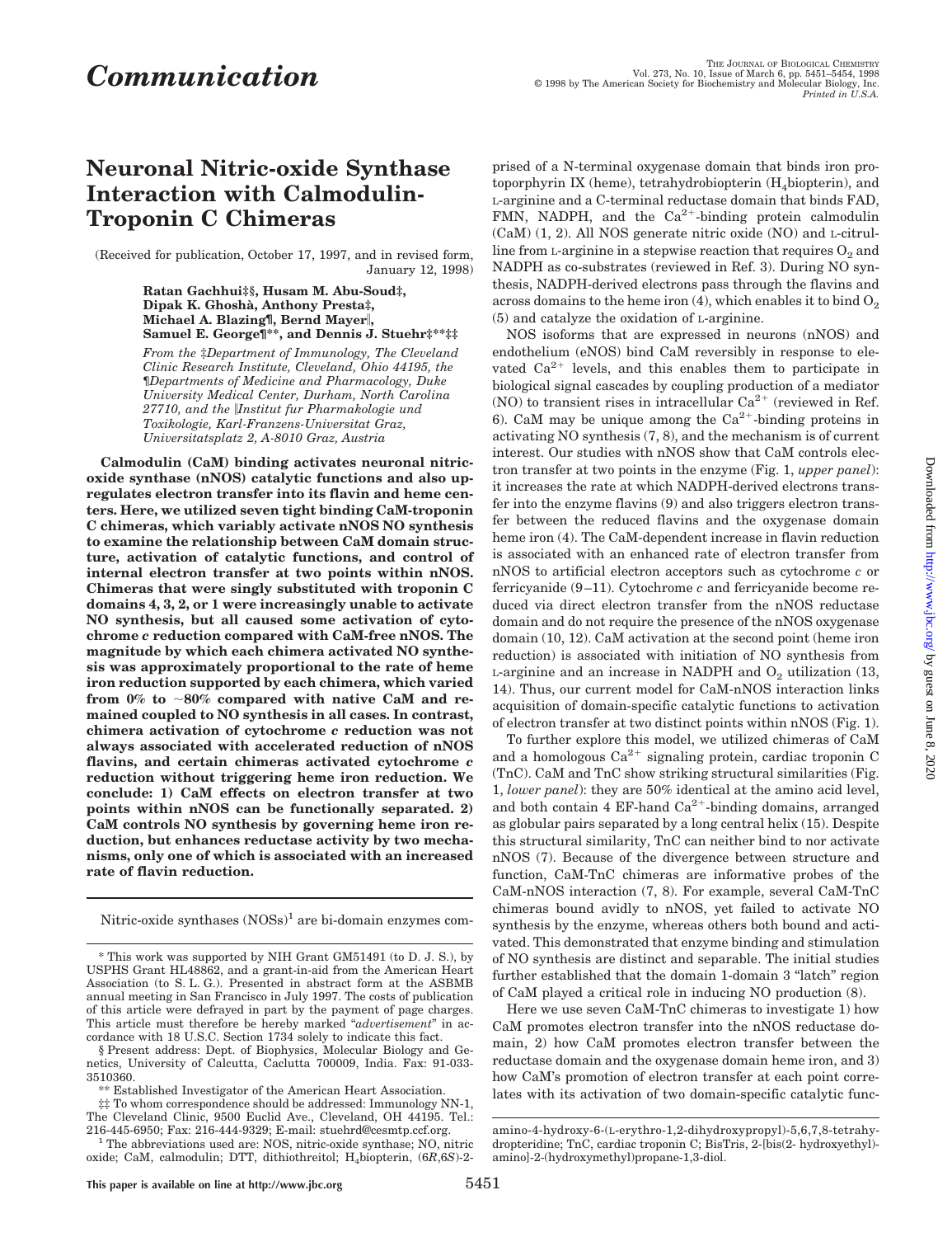

FIG. 1. **CaM control of electron transfer in nNOS and comparative structures of CaM and TnC.** *Upper panel*, the reductase and oxygenase domain of nNOS are drawn as *two circles* in the figure. CaM binding activates at two points in the electron transfer sequence: it increases the rate at which NADPH-derived electrons transfer into the flavins (1) and enables the flavins to pass electrons to the oxygenase domain heme iron (2). Activation at the first point is associated with an increase in reductase domain catalytic activities, such as cytochrome *c* or ferricyanide reduction. Activation at the second point is associated with an increased rate of NADPH oxidation and initiation of NO synthesis from L-arginine or superoxide production in the absence of substrate. Adapted from Ref. 9. *Lower panel*, alignment of CaM and cardiac TnC. Residue numbers and locations of the four EF-hand domains and subdomain loops and helices are as indicated. Common amino acids are *underlined*. *Arrows* indicate the splice points for constructing chimeras. Adapted from Ref. 7.

tions (cytochrome *c* reduction and NO synthesis). We find that CaM-TnC chimeras differentially activate the two nNOS catalytic activities, thus providing the first evidence for CaM mutations that produce abortive or partial activation of an enzyme's function. Also, while promotion of internal electron transfer in nNOS correlated well with a given chimera's ability to activate NO synthesis, it correlated poorly with activation of cytochrome *c* reduction, revealing that CaM can activate reductase domain catalysis by a mechanism other than stimulating electron transfer into the domain.

### EXPERIMENTAL PROCEDURES

*Reagents—*Rat brain nNOS was expressed in a baculovirus-insect cell system and purified as described previously (16). The recombinant nNOS reductase domain (amino acids 724–1429) containing the CaM binding site was expressed in the yeast *Pichia pastoris* and purified as described previously (12). The CaM-TnC chimeras were expressed in *Escherichia coli* and purified as described previously (8). All other reagents and materials were obtained from Sigma or from sources reported previously (12, 14).

*Catalytic Measurements—*The initial rate of NO synthesis was quantitated at 37 °C using the spectrophotometric oxyhemoglobin assay. Reactions contained nNOS (0.5–2  $\mu$ g) in 40 mM BisTris propane, pH 7.4, supplemented with  $5-10 \mu M$  oxyhemoglobin, 0.3 mM DTT, 1 mM L-arginine, 0.1 mM NADPH, 4  $\mu$ M each of FAD, FMN, and H<sub>4</sub>biopterin, 0.83 mM  $Ca^{2+}$ , 2  $\mu$ M CaM or CaM-TnC chimeras, 0.6 mM EDTA, 100 units/ml catalase, 10 units/ml superoxide dismutase, and 0.1 mg/ml bovine serum albumin, to give a final volume of 0.35 ml. In some cases, concentrations above  $2 \mu$ M were used for certain CaM-TnC chimeras as noted in the text. The NO-mediated conversion of oxyhemoglobin to methemoglobin was monitored over time as an absorbance increase at 401 nm and quantitated using a difference extinction coefficient of 38  $mm^{-1}$  cm<sup>-1</sup> (17). The rate of NADPH oxidation was measured at 340 nm using an extinction coefficient of 6.2  $\text{m}$ M<sup>-1</sup> cm<sup>-1</sup>. Reactions were run at 37 °C in cuvettes or at 25 °C in

microplates and supplemented identically as in the oxyhemoglobin assay except oxyhemoglobin was omitted. Assay volumes were 0.35 ml for cuvettes and 0.15 ml for microwell plates. The NADPH-dependent reduction of cytochrome *c* was measured at 550 nm using an extinction coefficient of  $21 \text{ mm}^{-1} \text{ cm}^{-1}$ . Reactions were run in cuvettes or microplates using assay conditions as described for monitoring NADPH oxidation, except that the buffer omitted DTT and H<sub>4</sub>biopterin and contained 0.2 mM NADPH, 0.1 mM cytochrome *c*, and 100-fold less nNOS. Reactions were started by adding NADPH.

*Optical Spectroscopy and Stopped-flow Measurements—*Anaerobic spectra were recorded using septum-sealed quartz cuvettes that could be attached through a ground glass joint to a vaccum and gas train. Enzyme samples, EDTA, and CaM or CaM-TnC chimeras were placed in the cuvette and made anaerobic by repeated cycles of evacuation and equilibration with catalyst-deoxygenated nitrogen. Buffer plus additives were evacuated and gassed with nitrogen in a separate vessel. Solutions were transferred using gas-tight syringes, and cuvettes were maintained under positive pressure during spectral measurements. The kinetics of flavin reduction and CO binding were analyzed as described previously (9, 14) using a stopped-flow apparatus from Hi-Tech Ltd. (model SF-51) equipped for anaerobic work. Measurements were carried out at 10 °C and initiated by rapid mixing a anaerobic solution of 100  $\mu$ M NADPH (in some cases saturated with CO) with an anaerobic solution containing CaM-free, CaM-bound, or chimera-bound NOS (2  $\mu$ M) in 40 mM BisTris propane buffer, pH 7.4, containing 10  $\mu$ M  $H_4$ biopterin, 0.3 mM DTT, 2 mM L-arginine, 0.6 mM EDTA, 5  $\mu$ M CaM or chimeras, and 1 mM  $Ca^{2+}$ . Flavin reduction was monitored at 485 nm and CO binding monitored at 444 nm. Signal-to-noise ratios were improved by averaging at least 10 individual experiments. The time course of absorbance change was fit to single or multiple exponential equations by use of a nonlinear least square method provided by the instrument manufacturer (9).

#### RESULTS AND DISCUSSION

The ability of each CaM-TnC chimera to activate two nNOS reactions that depend on electron transfer to the oxygenase domain heme iron (NO synthesis and coincident NADPH oxidation) or to enhance a reductase domain-specific reaction (cytochrome *c* reduction) is summarized in Fig. 2. Effects on cytochrome *c* reduction were investigated using both full-length nNOS and the recombinant nNOS reductase domain (amino acids 724–1429; Ref. 12) to determine if an attached oxygenase domain would affect response to each chimera. In all cases, the chimeras were present during assay at concentrations previously shown to saturate nNOS (8).

Of seven CaM-TnC chimeras tested, only those containing TnC domain 2, the central helix, or helix 7, activated nNOS NO synthesis to a level that approached native CaM. In contrast, chimeras substituted with TnC domains 4, 3, or 1 lost most or all of their ability to activate this reaction. The relative importance of the nonfunctional  $Ca^{2+}$  binding site that is present in domain 1 of CaM 1TnC was probed by utilizing a chimera whose domain 1  $Ca^{2+}$  binding site had been restored (CaM 1TnC BM1). This chimera supported a small but detectable activation of NO synthesis. Thus, while  $Ca^{2+}$  binding in domain 1 appears to be essential, structural features not involved in  $Ca^{2+}$  binding are also required to fully activate NO synthesis. We conclude that nNOS displays a high degree of structural specificity toward CaM domains 1, 3, and possibly 4 regarding activation of NO synthesis.

Our NO synthesis values were initial rate measurements using the oxyhemoglobin NO capture assay. In general, they confirm results that were obtained using a citrulline formation end point assay (7), with the exception of the CaM 4TnC chimera, which here showed only 13% activation of NO synthesis as compared with 45% activation relative to CaM in the previous report (7). Although the basis for the difference is unclear, our current data imply that CaM domain 4 may be more important in activating NO synthesis than previously thought. Restricting the TnC domain 4 substitution to helix 7 increased the chimera's ability to activate NO synthesis such that it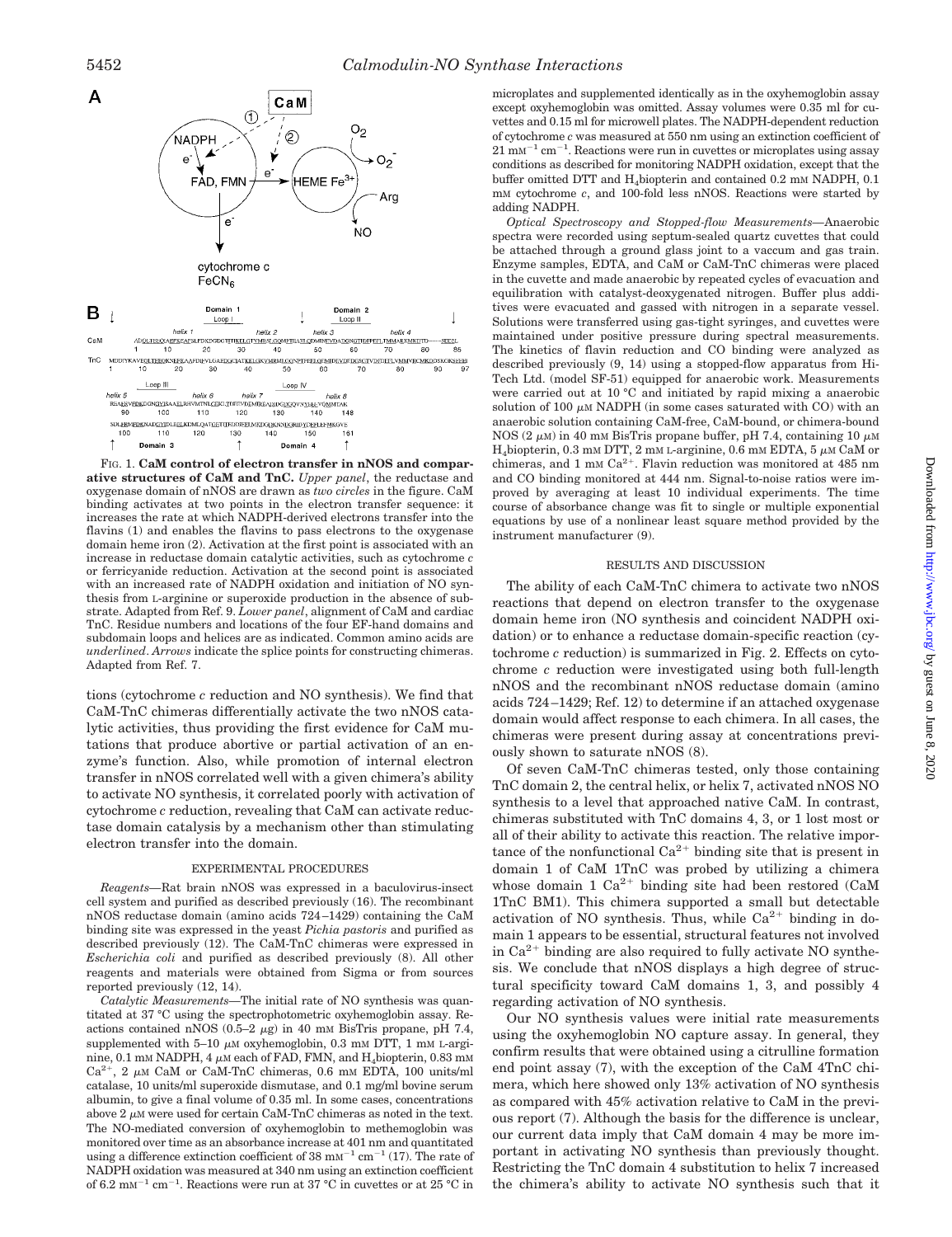

FIG. 2. **Comparative ability of CaM-TnC chimeras to activate three nNOS catalytic functions.** NO synthesis and NADPH oxidation rates were measured in the presence of L-arginine for full-length nNOS (*nNOS*), while cytochrome *c* reductase activities (*cyt c*) were measured for both full-length nNOS and the nNOS reductase domain (reductase). Activities obtained with CaM at 37 °C were all set to 100% and were 60 min<sup>-1</sup> (*NO synthesis*), 100 min<sup>-1</sup> (*NADPH oxidation*), 1600  $min^{-1}$  (*nNOS cyt c reduction*), and 2900  $min^{-1}$  (*reductase domain cyt c reduction*). The *bar* values represent the mean  $\pm$  S.D. for four trials at three measurements per trial.

supported 35% activation relative to CaM. This suggests that elements in domain 4 besides helix 7 also function to activate NO synthesis (8).

As is evident in Fig. 2, increased rates of NADPH oxidation above the basal level were only observed for chimeras that also activated NO synthesis, and in all cases the magnitude of NADPH oxidation and NO synthesis were close to the expected stoichiometry of 1.5 NADPH oxidized per NO formed from L-arginine. Thus, the chimeras mimicked CaM in stimulating coupled NADPH consumption, consistent with their functioning through a common mechanism that involves activating electron transfer to the heme iron (4).

Regarding cytochrome *c* reduction, the full-length nNOS and the nNOS reductase domain responded similarly toward each chimera, as they do toward native CaM (12, 18). Thus, CaM and the chimeras both increase cytochrome *c* reduction by exclusively activating the nNOS reductase domain (10, 12). All chimeras increased nNOS cytochrome *c* reduction to some extent over the CaM-free value, although those containing TnC domains 2, 4, 3, or 1 stimulated progressively less reductase activity relative to CaM. Reconstituting  $Ca^{2+}$  binding in TnC domain 1 (*i.e.* CaM 1TnC BM1) enhanced cytochrome *c* reduction only by a factor of two, indicating that elements throughout domain 1 are important for CaM function.

In general, activation of cytochrome *c* reduction was far less sensitive to the single domain substitutions than was NO synthesis. For example, the chimeras containing TnC domains 4, 3, or 1 all activated different degrees of cytochrome *c* reduction but supported either minor or no activation of NO synthesis. The divergence was most striking for CaM 3TnC, which activated 30% maximal reductase activity despite activating no NO synthesis, and for CaM 4TnC, which activated 60% maximal reductase activity *versus* 13% maximal NO synthesis. The divergence was least striking for CaM 1TnC, which activated little cytochrome *c* reduction and no NO synthesis. Thus, CaM domains 3 and 4 are important for activating catalysis by the nNOS oxygenase domain (NO synthesis) but are relatively unimportant for activating reductase domain catalysis (cytochrome *c* reduction). In contrast, CaM domain 1 is critical for

*Observed rate constants for NADPH-dependent flavin and heme iron reduction by nNOS-chimera complexes*

Experiments were carried out under anaerobic conditions at 10 °C as described under "Experimental Procedures." The nNOS  $(2 \mu M)$  in its CaM-free, CaM-bound, or chimera-bound states was mixed with excess NADPH. Flavin reduction was monitored at 485 nm, while heme iron reduction was measured by CO binding at 444 nm. The data were best fit to single exponential equations in all cases to generate pseudo first-order rate constants. The values are the average obtained with two nNOS preparations.

| Protein                                                                                                                 | $k_{\rm obs}$ (s <sup>-1</sup> )        |                                                   |  |
|-------------------------------------------------------------------------------------------------------------------------|-----------------------------------------|---------------------------------------------------|--|
|                                                                                                                         | Flavin reduction                        | Heme iron reduction                               |  |
| nNOS                                                                                                                    | 2.8                                     |                                                   |  |
| nNOS/CaM                                                                                                                | 33                                      | 3.6                                               |  |
| nNOS/CaM 1TnC<br>nNOS/CaM 1TnC BM1<br>nNOS/CaM 2TnC<br>nNOS/CaM (CH TnC)<br>nNOS/CaM 3TnC<br>$nNOS/CaM$ (helix $7$ TnC) | 3.6<br>2.9<br>29<br>12.3<br>4.5<br>12.8 | $\Omega$<br>0.56<br>1.7<br>2.0<br>$\theta$<br>2.7 |  |

activating catalytic functions of both the nNOS oxygenase and reductase domains.

Certain CaM-TnC chimeras could stimulate nNOS cytochrome *c* reduction without activating NO synthesis. However, the converse situation (*i.e.* activation of NO synthesis without increasing cytochrome *c* reductase activity) was not observed for any chimera. Together, this provides the first evidence that CaM can control these two catalytic functions independently and argues that CaM activation of reductase domain catalysis is an associated but singularly insufficient step in activating NO synthesis.

CaM is known to increase the rate at which NADPH electrons load into the nNOS flavins (9) and to trigger electron transfer between the flavins and heme iron (4). We had proposed earlier that CaM' s effect on electron transfer at these two points may be the mechanism by which it enhances cytochrome *c* reduction and initiates NO synthesis, respectively (9, 19). We therefore examined each chimera's ability to influence electron transfer into the flavin and heme centers of nNOS.

The psuedo first-order rate constants for flavin and heme iron reduction are listed in Table I, and stopped-flow traces for selected samples are illustrated in Fig. 3, *A* and *B*. NADPHdependent heme iron reduction was not observed in CaM-free nNOS (data not shown), consistent with previous results (4, 14). In contrast, heme iron reduction in CaM-bound nNOS (as measured by CO binding)<sup>2</sup> was complete within 1 s, indicating rapid reduction occurs under these conditions.<sup>3</sup> The two chimeras that failed to activate NO synthesis (CaM 3TnC and CaM 1TnC) did not support detectable heme iron reduction in the stopped-flow experiment. We also incubated these two particular nNOS-chimera complexes with NADPH for 45 min under an anaerobic CO atmosphere but still observed no CO binding, although both bound CO immediately after addition of dithionite (not shown), which directly reduces the nNOS heme iron (4). This indicates the CaM 3TnC and CaM 1TnC chimeras are completely unable to support electron transfer between the flavin and heme centers of nNOS. Chimeras that supported a slow rate of NO synthesis (for example, 8% relative to control; CaM 1TNC BM1) or a near-normal rate (70%; CaM 2TnC) activated a slow or near-normal rate of heme iron reduction,

 $^{2}$  CaM does not appear to significantly affect the nNOS heme iron environment or block ligand access (23, 24).

The rate of CO binding observed for CaM-bound nNOS under these conditions matched the rate of CO binding to ferrous nNOS, indicating that the actual rate of heme reduction may be faster than CO binding in this case.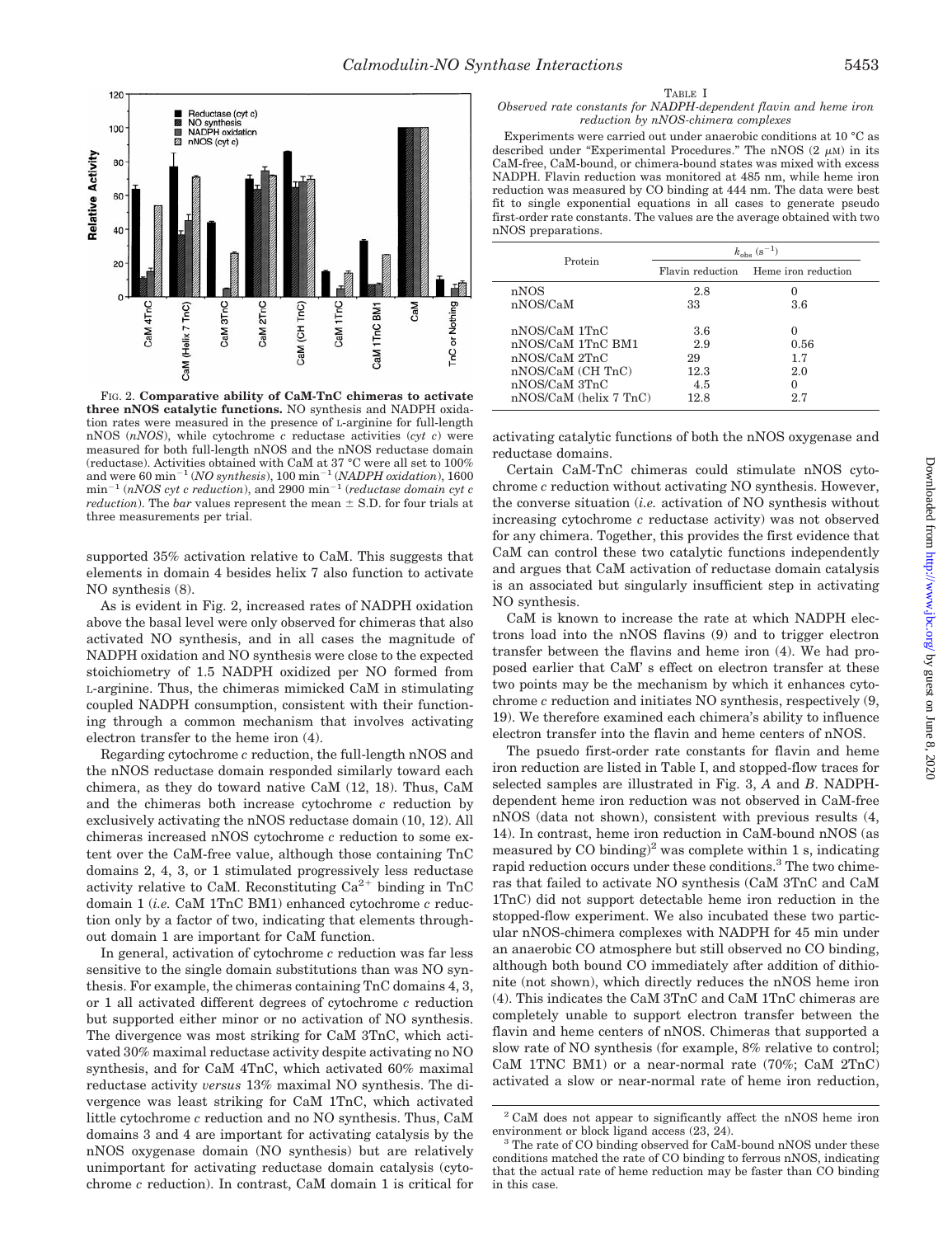

FIG. 3. **Comparative ability of CaM-TnC chimeras to activate heme iron reduction or flavin reduction in nNOS.** The indicated chimera-nNOS complex was mixed with excess NADPH under anaerobic conditions at 10 °C in a stopped-flow spectrophotometer. Heme iron reduction (*A*) was monitored by following formation of the ferrous nNOS-CO complex at 444 nm, while flavin reduction (*B*) was monitored directly at 485 nm. The curves have been smoothed and are representative of at least two separate trials each.

respectively. Regarding nNOS flavin reduction, three of the chimeras tested (CaM 1TnC, CaM 3TnC, and CaM 1TnC BM1) increased the rate of flavin reduction minimally  $(\leq 5\%)$  compared with native CaM. On the other hand, CaM 2TnC increased the rate of flavin reduction to a level approaching native CaM, while others (CaM (CH TnC) and CaM (helix 7 TnC)) increased the rate to  $\sim$ 40% that of CaM.

The stopped-flow data suggest a good correlation exists between a chimera's ability to support heme iron reduction and activate NO synthesis. It is remarkable that several chimeras supported heme iron reduction rates that were slower than with CaM and that these slower rates were associated with diminished rates of NO synthesis. Indeed, for certain chimeras (especially CaM 1TnC BM1) the rate of heme iron reduction may be sufficiently slow to become rate-limiting for NO synthesis. This would be a fundamental departure from CaMsupported NO synthesis by nNOS, where heme iron reduction is not rate-limiting (20, 21). Because heme iron reduction is most dependent on structural elements in CaM domains 1 and 3, it is probably controlled by an interaction of nNOS with the "latch domain," which forms from domains 1 and 3 and is important for activating NO synthesis by nNOS (7).

In contrast to the good correlation observed for heme iron reduction and NO synthesis, a chimera's ability to increase the rate of flavin reduction did not always correlate well with stimulation of nNOS catalysis (cytochrome *c* reduction or NO synthesis). For example, the CaM 3TnC chimera caused less than a 5% increase in flavin reduction rate, but still elevated cytochrome *c* reduction 45% relative to CaM without activating heme iron reduction or NO synthesis. A similar situation held for Cam 1TnC BM1. Overall, the data show that activation of reductase domain-specific catalysis (cytochrome *c* reduction) in nNOS is possible without triggering electron transfer to the oxygenase domain, *and without increasing the rate of electron transfer into the nNOS flavins*. This latter conclusion was unexpected based on our model (9) and means that CaM must activate reductase domain catalysis by a mechanism distinct from its increasing the rate of flavin reduction. The mechanism does not likely involve increased affinity toward cytochrome *c*, because cytochrome *c* was present at ten times its  $K_m$  concentration in our experiments and its  $K_m$  is unaffected by CaM binding (9). Given that nNOS transfers electrons directly to cytochrome *c* (9, 10, 12), we speculate that the activation may involve a CaM-induced conformational change that enables electrons to transfer more easily between the electron-donating flavin and cytochrome *c*. This is consistent with fluorescence data that suggest CaM binding locates the flavins nearer to the surface of the reductase domain (12, 22). Whether this conformational change is involved in triggering electron transfer to the oxygenase domain heme iron is unclear. However, the fact that the CaM 3TnC chimera supported no heme iron reduction while activating significant cytochrome *c* reduction suggests that a distinct additional change must occur before the reductase domain can electronically interact with its natural redox partner (the oxygenase domain).

#### REFERENCES

- 1. Griffith, O. W., and Stuehr, D. J. (1995) *Annu. Rev. Physiol.* **57,** 707–736 2. Masters, B. S. S., McMillan, K., Sheta, E. A., Nishimura, J. S., Roman, L. J.,
- and Martasek, P. (1996) *FASEB J.* **10,** 552–558 3. Kerwin, J. F., Jr., Lancaster, J. R., Jr., and Feldman, P. L. (1995) *J. Med. Chem.* **38,** 4343–4362
- 4. Abu-Soud, H. M., and Stuehr, D. J. (1993) *Proc. Natl. Acad. Sci. U. S. A.* **90,** 10769–10772
- 5. Abu-Soud, H. M., Gachhui, R., Raushel, F. M., and Stuehr, D. J. (1997) *J. Biol. Chem.* **272,** 17349–17353
- 6. Forstermann, U., Gath, I., Schwarz, P., Closs, E. I., and Kleinert, H. (1995) *Biochem. Pharmacol.* **50,** 1321–1332 7. Su, Z., Blazing, M. A., Fan, D., and George, S. E. (1995) *J. Biol. Chem.* **270,**
- 29117–29122 8. George, S. E., Su, Z., Fan, D., Wang, S., and Johnson, J. D. (1996) *Biochemistry*
- **35,** 8307–8313 9. Abu-Soud, H. M., Yoho, L. L., and Stuehr, D. J. (1994) *J. Biol. Chem.* **269,** 32047–32050
- 10. Heinzel, B., John, M., Klatt, P., Bohme, E., and Mayer, B. (1992) *Biochem J.* **281,** 627–630
- 11. Schmidt, H. H. H. W., Smith, R. M., Nakane, M., and Murad, F. (1992) *Biochemistry* **31,** 3243–3248
- 12. Gachhui, R., Presta, A., Bentley, D. F., Abu-Soud, H. M., McArthur, R., Brudvig, G., Ghosh, D. K., and Stuehr, D. J. (1996) *J. Biol. Chem.* **271,** 20594–20602
- 13. Klatt, P., Schmidt, K., Uray, G., and Mayer, B. (1993) *J. Biol. Chem.* **269,** 14781–14787
- 14. Abu-Soud, H. M., Feldman, P. L., Clark, P., and Stuehr, D. J. (1994) *J. Biol. Chem.* **269,** 32318–32326
- 15. Strynadka, N. C. J., and James, M. N. G. (1989) *Annu. Rev. Biochem.* **58,** 951–998
- 16. Harteneck, C., Klatt, P., Schmidt, K., and Mayer, B. (1994) *Biochem. J.* **304,** 683–686
- 17. Kelm, M., Feelisch, M., Spahr, R., Piper, H. M., Noack, E. A., and Schrader, J. (1988) *Biochem. Biophys. Res. Commun.* **154,** 236–244
- 18. McMillan, K., and Masters, B. S. S. (1995) *Biochemistry* **34,** 3686–3693
- 19. Stuehr, D. J., Abu-Soud, H. M., Rousseau, D. L., Feldman, P. L., and Wang, J. (1995) *Adv. Pharmacol.* **34,** 207–213
- 20. Abu-Soud, H. M., Wang, J., Rousseau, D. L., Fukuto, J., Ignarro, L. J., and Stuehr, D. J. (1995) *J. Biol. Chem.* **270,** 22997–23006
- 21. Abu-Soud, H. M., Rousseau, D. L., and Stuehr, D. J. (1996) *J. Biol. Chem.* **271,** 32515–32518
- 22. Narayanasami, R., Nishimura, J. S., McMillan, K., Roman, L. J., Shea, T. M., Robida, A. M., Horowitz, P. M., and Masters, B. S. S. M. (1997) *Nitric Oxide: Biol. Chem.* **1,** 39–49
- 23. Gerber, N. C., Rodriguez-Crespo, I., Nishida, C. R., and Ortiz de Montellano, P. R. (1997) *J. Biol. Chem.* **272,** 6285–6290
- 24. Matsuoka, A., Stuehr, D. J., Olson, J. S., Clark, P., and Ikeda-Saito, M. (1994) *J. Biol. Chem.* **269,** 20335–20339